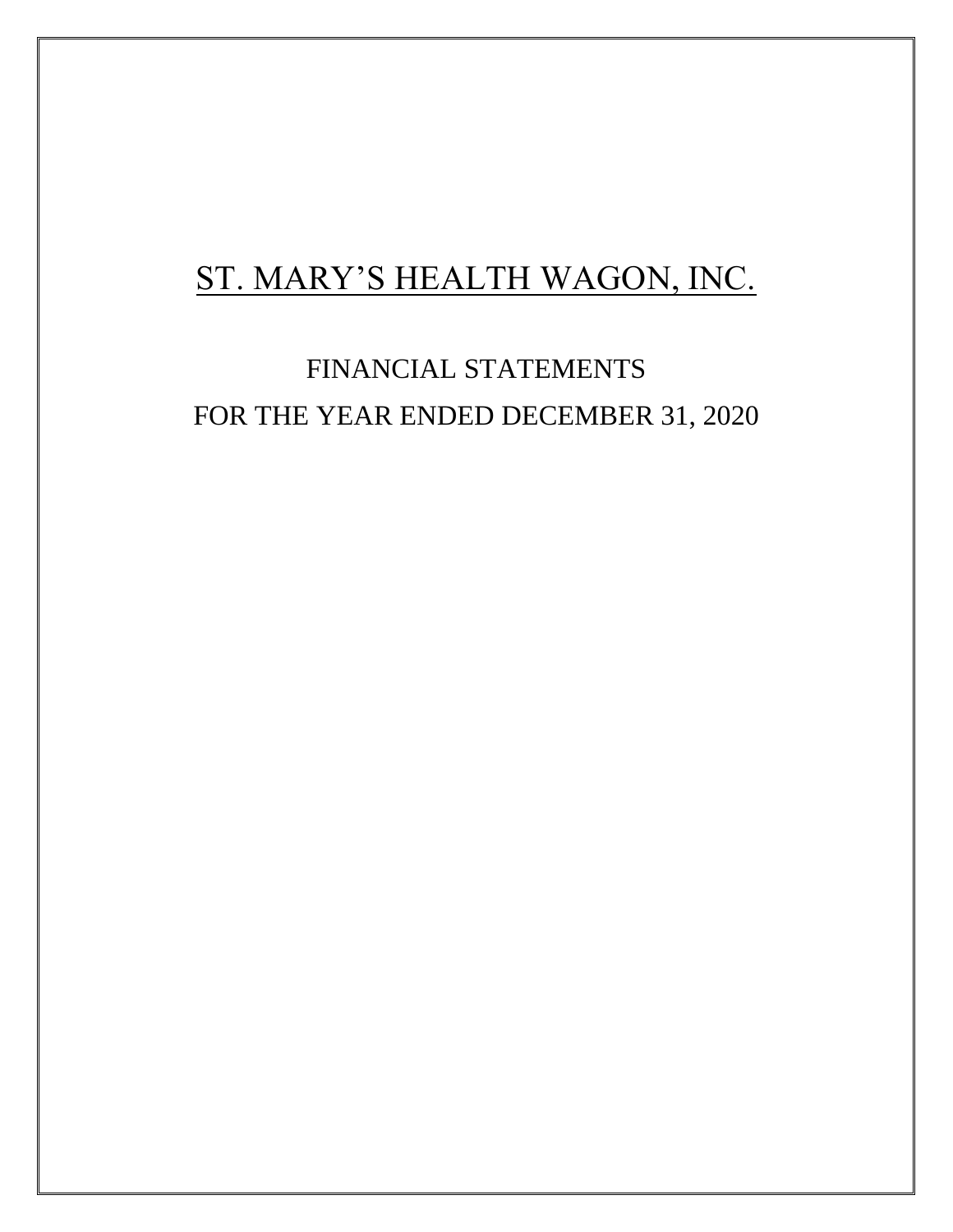## **ST. MARY'S HEALTH WAGON, INC. TABLE OF CONTENTS DECEMBER 31, 2020**

| <b>CONTENTS</b>                                                                                                                                                                                             | <b>PAGE</b> |
|-------------------------------------------------------------------------------------------------------------------------------------------------------------------------------------------------------------|-------------|
| <b>INDEPENDENT AUDITOR'S REPORT</b>                                                                                                                                                                         | $1 - 2$     |
| REPORT ON INTERNAL CONTROL OVER FINANCIAL REPORTING AND<br>ON COMPLIANCE AND OTHER MATTERS BASED ON AN AUDIT OF<br>FINANCIAL STATEMENT PERFORMED IN ACCORDANCE WITH<br><b>GOVERNMENT AUDITING STANDARDS</b> | $3-4$       |
| <b>FINANCIAL STATEMENTS</b>                                                                                                                                                                                 |             |
| STATEMENT OF FINANCIAL POSITION                                                                                                                                                                             | 5           |
| <b>STATEMENT OF ACTIVITIES</b>                                                                                                                                                                              | 6           |
| STATEMENT OF FUNCTIONAL EXPENSES                                                                                                                                                                            | 7           |
| <b>STATEMENT OF CASH FLOWS</b>                                                                                                                                                                              | 8           |
| NOTES TO FINANCIAL STATEMENTS                                                                                                                                                                               |             |
| NOTES TO FINANCIAL STATEMENTS                                                                                                                                                                               | $9 - 17$    |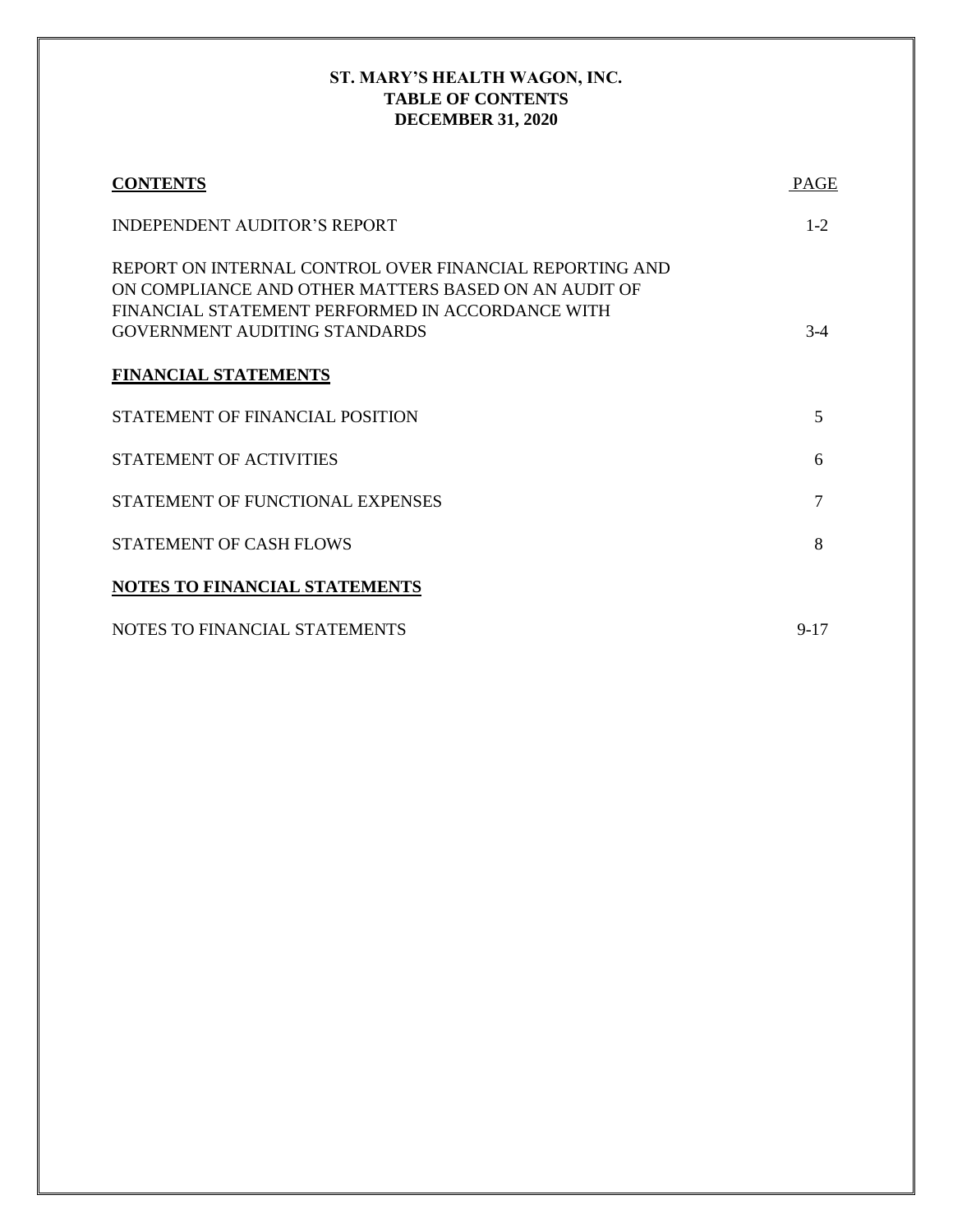

**Certified Public Accountants** 

## RONALD C. BOSTIC, CPA **GREGORY D. TUCKER, CPA**

P.O. Box 505, Lebanon, VA 24266 (276) 889-3103 Fax: (276) 889-0229 www.bthcpa.com

# **INDEPENDENT AUDITORS' REPORT**

The Honorable Members of the Board of Directors St. Mary's Health Wagon, Inc.

## **Report on the Financial Statements**

We have audited the accompanying financial statements of St. Mary's Health Wagon, Inc. (a non-profit organization) which comprise the statement of financial position as of December 31, 2020; and the related statements of activities, functional expenses, and cash flows for the year then ended; and the related notes to the financial statements.

In our opinion, the financial statements referred to above present fairly, in all material respects, the financial position of St. Mary's Health Wagon, Inc. as of December 31, 2020, and the changes in its net assets and its cash flows for the year then ended in accordance with accounting principles generally accepted in the United States of America.

#### **Basis for Opinion**

We conducted our audit in accordance with auditing standards generally accepted in the United States of America. Our responsibilities under those standards are further described in the Auditor's Responsibilities for the Audit of the Financial Statements section of our report. We are required to be independent of St. Mary's Health Wagon, Inc. and to meet our other ethical responsibilities in accordance with the relevant ethical requirements relating to our audit. We believe that the audit evidence we have obtained is sufficient and appropriate to provide basis for our audit opinion.

#### **Responsibilities of Management for the Financial Statements**

Management is responsible for the preparation and fair presentation of these financial statements in accordance with accounting principles generally accepted in the United States of America, and for the design, implementation, and maintenance of internal control relevant to the preparation and fair presentation of financial statements that are free from material misstatement, whether due to fraud or error.

In preparing the financial statements, management is required to evaluate whether there are conditions or events, considered in the aggregate, that raise substantial doubt about St. Mary's Health Wagon's ability to continue as a going concern within one year after the date that the financial statements are available to be issued.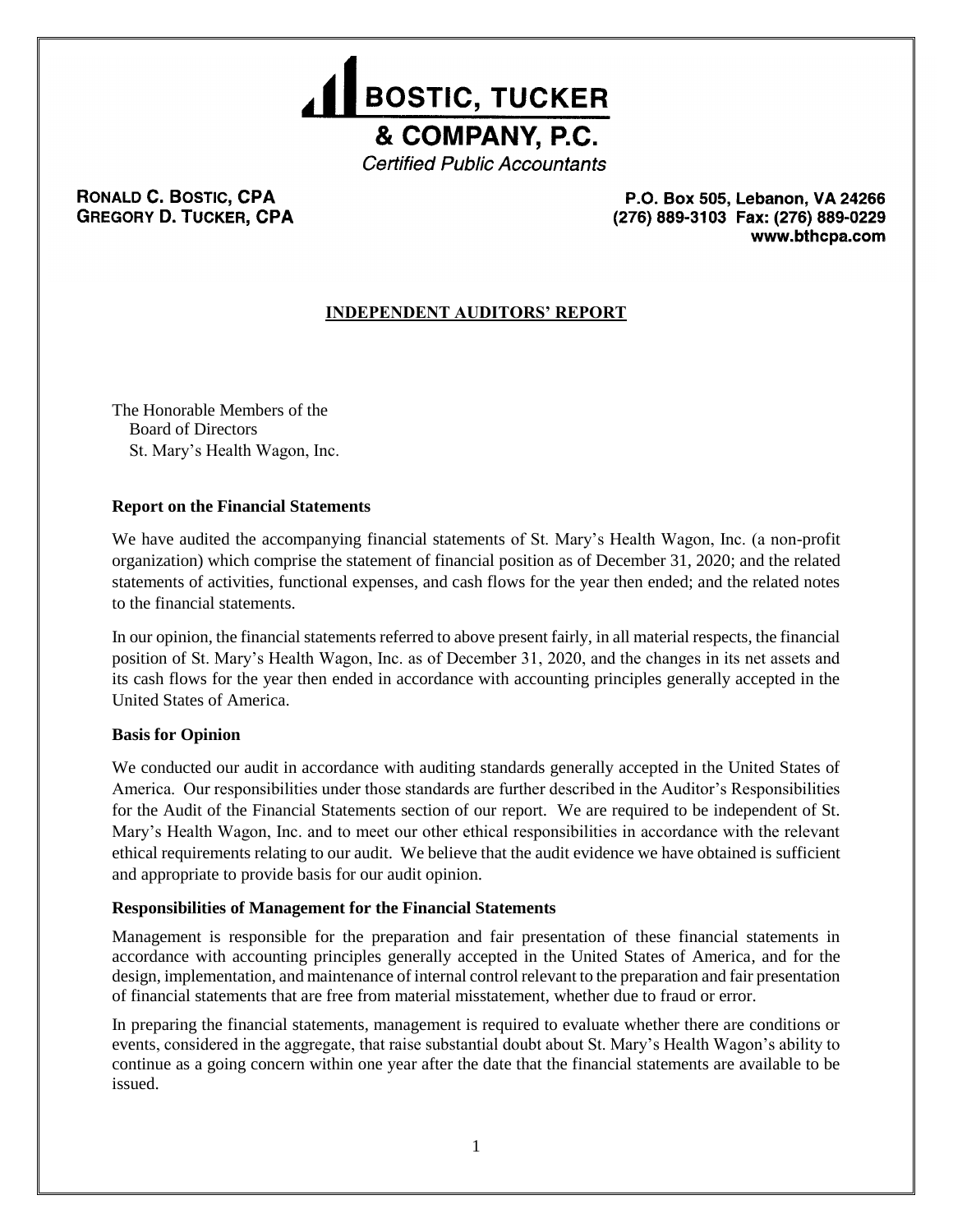#### **Auditor's Responsibility for the Audit of the Financial Statements**

Our objectives are to obtain reasonable assurance about whether the financial statements as a whole are free from material misstatement, whether due to fraud or error, and to issue an auditor's report that includes our opinion. Reasonable assurance is a high level of assurance but is not absolute assurance and therefore is not a guarantee that an audit conducted in accordance with generally accepted auditing standards will always detect a material misstatement when it exists. The risk of not detecting a material misstatement resulting from fraud is higher than for one resulting in error, as fraud may involve collusion, forgery, intentional omissions, misrepresentations, or the override of internal control. Misstatements, including omissions, are considered material if there is a substantial likelihood that, individually or the aggregate, they would influence the judgement made by a reasonable user based on the financial statements.

In performing an audit in accordance with generally accepted auditing standards, we:

- Exercise professional judgement and maintain professional skepticism throughout the audit.
- Identify and assess the risks of material misstatement of the financial statements, whether due to fraud or error, and design and perform audit procedures responsive to those risks. Such procedures include examining, on a test basis, evidence regarding the amounts and disclosures in the financial statements.
- Obtain an understanding of internal control relevant to the audit in order to design audit procedures that are appropriate in the circumstances, but not for the purpose of expressing an opinion on the effectiveness of St. Mary's Health Wagon's internal control. Accordingly, no such opinion is expressed.
- Evaluate the appropriateness of accounting policies used and the reasonableness of significant accounting estimates made by management, as well as evaluate the overall presentation of the financial statements.
- Conclude whether, in our judgement, there are conditions or events, considered in the aggregate, that raise substantial doubt about St. Mary's Health Wagon's ability to continue as a going concern for a reasonable period of time.

We are required to communicate with those charged with governance regarding, among other matters, the planned scope and timing of the audit, significant audit findings, and certain internal control related matters that we identified during the audit.

Bostic, Tucker & Company, PC

June 30, 2021 Lebanon, Virginia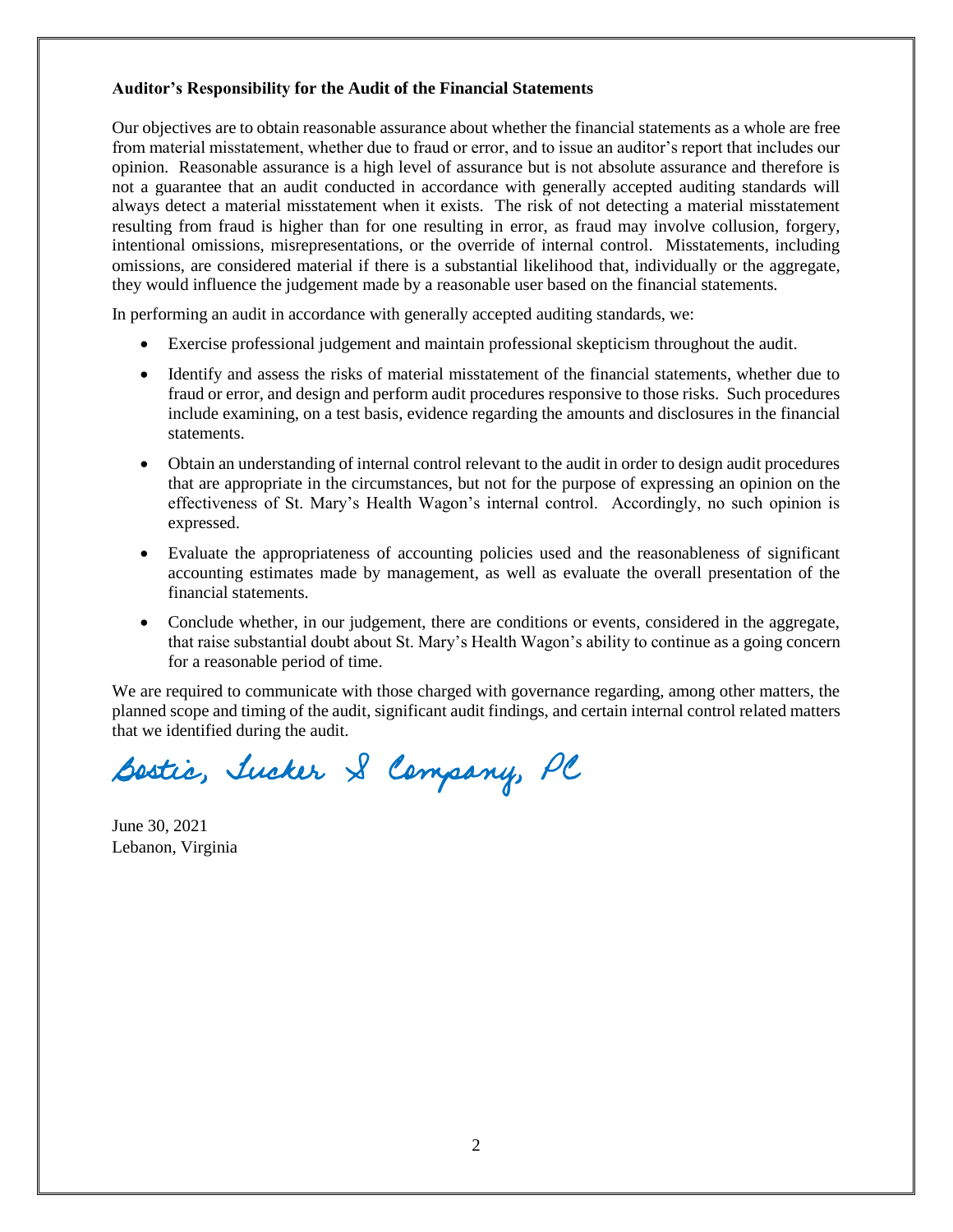

**Certified Public Accountants** 

## RONALD C. BOSTIC, CPA **GREGORY D. TUCKER, CPA**

P.O. Box 505, Lebanon, VA 24266 (276) 889-3103 Fax: (276) 889-0229 www.bthcpa.com

## **INDEPENDENT AUDITOR'S REPORT ON INTERNAL CONTROL OVER FINANCIAL REPORTING AND ON COMPLIANCE AND OTHER MATTERS BASED ON AN AUDIT OF FINANCIAL STATEMENTS PERFORMED IN ACCORDANCE WITH** *GOVERNMENT AUDITING STANDARDS*

The Honorable Members of the Board of Directors St. Mary's Health Wagon, Inc.

We have audited, in accordance with the auditing standards generally accepted in the United States of America and the standards applicable to financial audits contained in *Government Auditing Standards* issued by the Comptroller General of the United States, the financial statements of St. Mary's Health Wagon, Inc. (a nonprofit organization), which comprise the statement of financial position as of December 31, 2020, and the related statements of activities, and cash flows for the year then ended, and the related notes to the financial statements, and have issued our report thereon dated June 30, 2021.

#### **Internal Control Over Financial Reporting**

In planning and performing our audit, we considered the Organization's internal control over financial reporting as a basis for designing our auditing procedures for the purpose of expressing our opinions on the financial statements, but not for the purpose of expressing an opinion of the effectiveness of the Organization's internal control over financial reporting. Accordingly, we do not express an opinion on the effectiveness of the Organization's internal over financial reporting.

A *deficiency in internal control* exists when the design or operation of a control does not allow management or employees, in the normal course of performing their assigned functions, to prevent or detect misstatements on a timely basis. A *material weakness* is a deficiency, or combination of deficiencies in internal control, such that there is a reasonable possibility that a material misstatement if the entity's financial statements will not be prevented, or detected and corrected on a timely basis. A *significant deficiency* is a deficiency, or a combination of deficiencies, in internal control that is less severe than a material weakness, yet important enough to merit attention by those charged with governance.

Our consideration of internal control over financial reporting was for the limited purpose described in the first paragraph of this section and would not necessarily identify all deficiencies in internal control that might be significant deficiencies or material weaknesses. We did not identify any deficiencies in internal control over financial reporting that we consider to be material weaknesses, as defined above. However, material weaknesses may exist that have not been identified.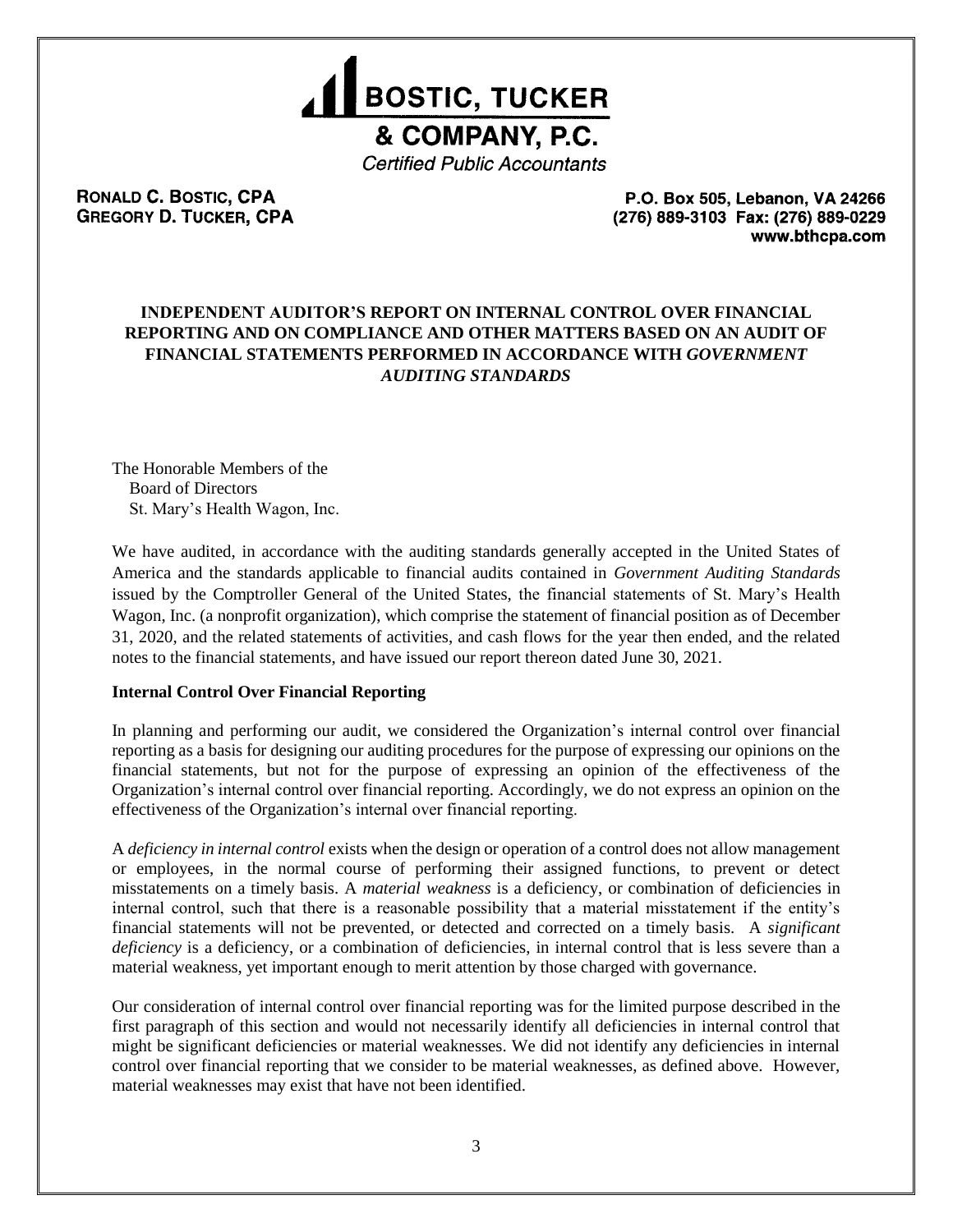#### **Compliance and Other Matters**

As part of obtaining reasonable assurance about whether the Corporation's financial statements are free of material misstatement, we performed tests of its compliance with certain provisions of laws, regulations, contracts and grants agreements, noncompliance with which could have a direct and material effect on the determination of financial statement amounts. However, providing an opinion on compliance with those provisions was not an objective of our audit and, accordingly, we do not express such an opinion. The results of our tests disclosed no instances of non-compliance that are required to be reported under *Government Auditing Standards*.

#### **Purpose of this Report**

The purpose of this report is solely to describe the scope of our testing of internal control and compliance and the results of that testing, and not to provide an opinion on the effectiveness of the organization's internal control or on compliance. This report is an integral part of an audit performed in accordance with *Government Auditing Standards* in considering the organization's internal control and compliance. Accordingly, this communication is not suitable for any other purpose.

Bostic, Tucker & Company, PC

June 30, 2021 Lebanon, Virginia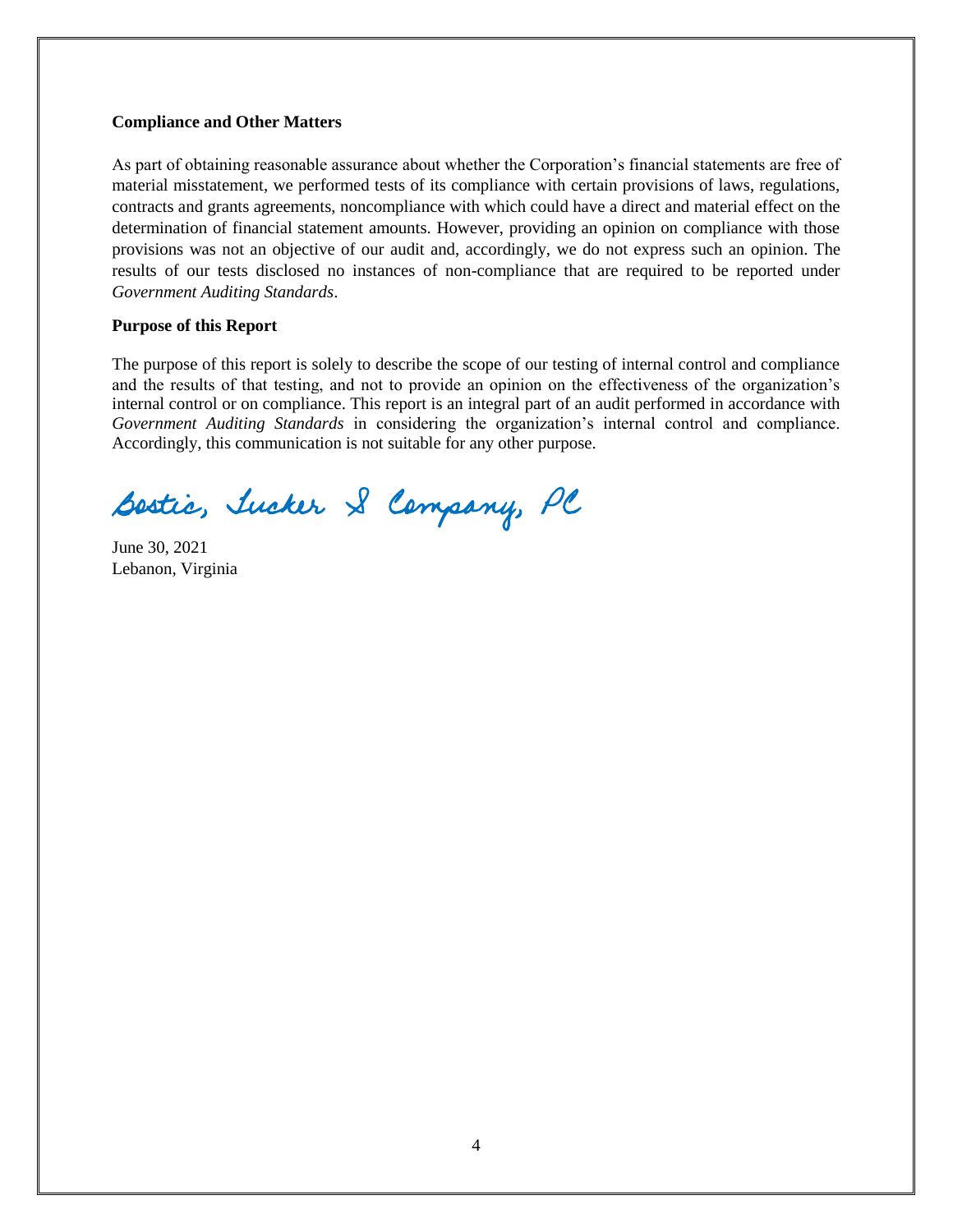# **ST. MARY'S HEALTH WAGON, INC. STATEMENT OF FINANCIAL POSITION DECEMBER 31, 2020**

#### **ASSETS**

| <b>CURRENT ASSETS</b>                                           |                  |                  |
|-----------------------------------------------------------------|------------------|------------------|
| Cash                                                            | \$<br>2,599,792  |                  |
| <b>Accounts Receivable</b>                                      | 225,173          |                  |
| Due from ACEH                                                   | 244,584          |                  |
| Investments                                                     | 6,125,508        |                  |
| <b>TOTAL CURRENT ASSETS</b>                                     |                  | \$<br>9,195,057  |
| <b>NONCURRENT ASSETS</b>                                        |                  |                  |
| Property and Equipment and Land-Net of Accumulated Depreciation | \$<br>2,420,065  |                  |
| Note Receivable ACEH                                            | 100,000          |                  |
| TOTAL NONCURRENT ASSETS                                         |                  | 2,520,065        |
| <b>TOTAL ASSETS</b>                                             |                  | \$<br>11,715,122 |
| <b>LIABILITIES AND NET ASSETS</b>                               |                  |                  |
| <b>CURRENT LIABLILITIES</b>                                     |                  |                  |
| Accounts Payable                                                | \$<br>20,804     |                  |
| <b>Accrued Compensated Absences</b>                             | 52,395           |                  |
| Accrued Payroll Liabilities                                     | 2,475            |                  |
| Credit Card Payable                                             | 6,219            |                  |
| PPP Loan - Truist                                               | 313,200          |                  |
| Salaries Payable                                                | 101,948          |                  |
| <b>TOTAL CURRENT LIABILITIES</b>                                |                  | \$<br>497,041    |
| <b>NET ASSETS</b>                                               |                  |                  |
| <b>Without Donor Restrictions</b>                               | \$<br>10,537,191 |                  |
| <b>With Donor Restrictions</b>                                  | 680,890          |                  |
| <b>TOTAL NET ASSETS</b>                                         |                  | \$<br>11,218,081 |
| <b>TOTAL LIABILITIES AND NET ASSETS</b>                         |                  | \$<br>11,715,122 |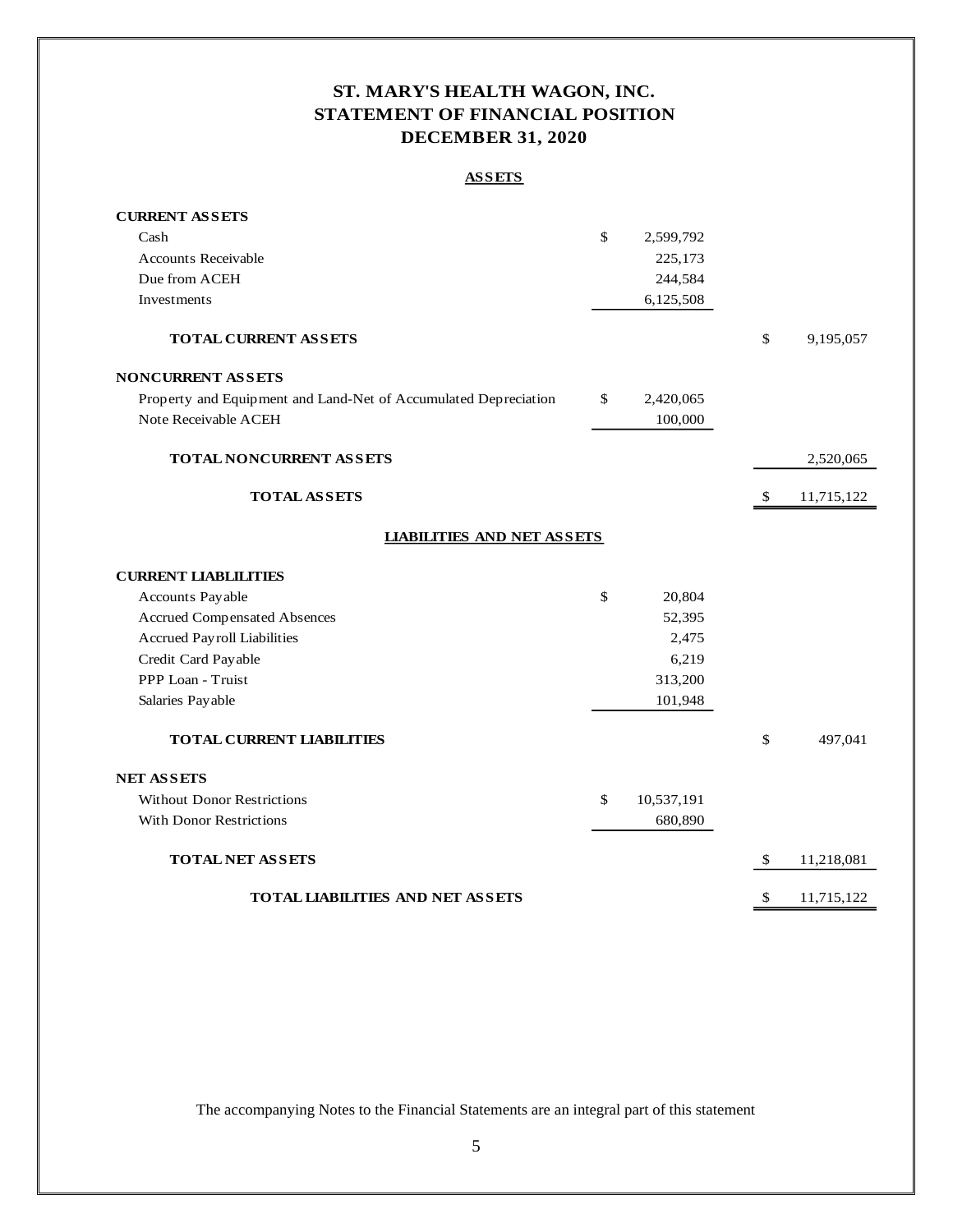# **ST.MARY'S HEALTH WAGON, INC. STATEMENT OF ACTIVITIES FOR THE YEAR ENDED DECEMBER 31, 2020**

#### **Changes in net assets without donor restrictions:**

| Net assets released from restrictions:                             |    |             |
|--------------------------------------------------------------------|----|-------------|
| Satisfaction of program restrictions                               | \$ | 2,995,894   |
| Total net assets released from restrictions                        |    | 2,995,894   |
| Contributions                                                      |    | 2,442,942   |
| Donated stock                                                      |    | 28,881      |
| Grants                                                             |    | 1,185,673   |
| Investment income - net                                            |    | 119,047     |
| Unrealized gain (loss) on investments                              |    | 516,260     |
| Program service income                                             |    | 101,225     |
| Total revenues, gain, and other support without donor restrictions |    | 7,389,922   |
| Expenses and losses:                                               |    |             |
| Program expenses                                                   |    | 3,716,814   |
| Management and general                                             |    | 232,442     |
| Fundraising                                                        |    | 286,612     |
| Total expenses                                                     |    | 4,235,868   |
| Increase in net assets without donor restrictions                  |    | 3,154,054   |
| Changes in net assets with donor restrictions:                     |    |             |
| Designated income                                                  |    | 1,289,690   |
| Grant income                                                       |    | 358,715     |
| Daily clinical expenses                                            |    | (55, 592)   |
| Net assets released from restrictions                              |    | (2,995,894) |
| Decrease in net assets with donor restrictions                     |    | (1,403,081) |
| Increase in total net assets                                       |    | 1,750,973   |
| Net assets at beginning of year                                    |    | 9,467,108   |
| Net assets at end of year                                          | S. | 11,218,081  |
|                                                                    |    |             |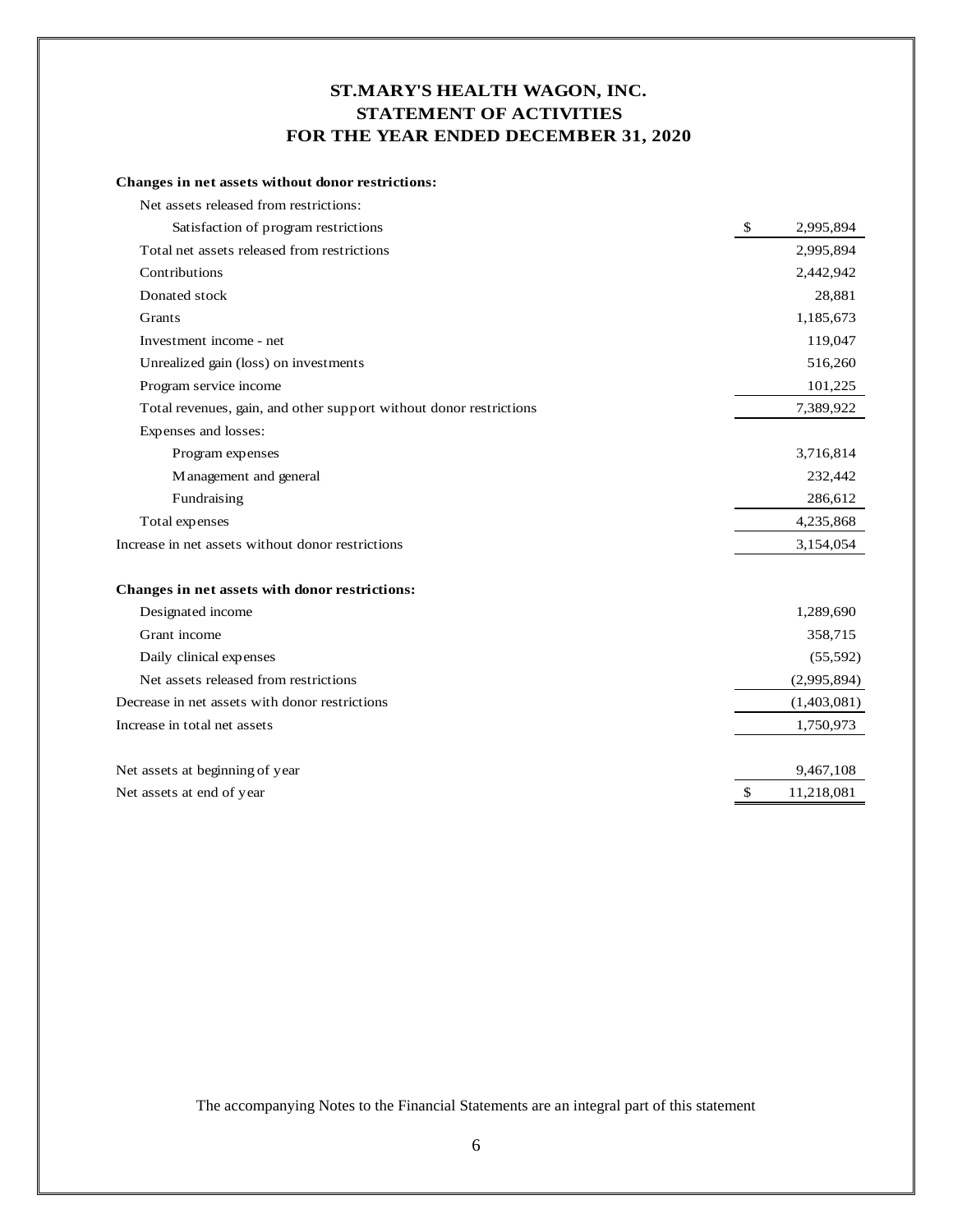# **ST. MARY'S HEALTH WAGON, INC. STATEMENT OF FUNCTIONAL EXPENSES FOR THE YEAR ENDED DECEMBER 31, 2020**

|                             | <b>Program Services</b><br><b>Supporting Services</b> |                |             |                |                |                          |              |
|-----------------------------|-------------------------------------------------------|----------------|-------------|----------------|----------------|--------------------------|--------------|
|                             |                                                       | RAM and        |             |                |                |                          |              |
|                             |                                                       | Smiddy         |             |                |                |                          |              |
|                             |                                                       | Community      |             |                |                |                          |              |
|                             | Daily                                                 | Outreach       | Total       |                |                | Total                    |              |
|                             | Clinical                                              | M edical       | Program     | M anagement    |                | Support                  | Total        |
|                             | Services                                              | Services       | Expenses    | and General    | Fundraising    | Expenses                 | Expenses     |
|                             |                                                       |                |             |                |                |                          |              |
| Advertising                 | \$                                                    | \$             | \$          | \$             | \$<br>21,936   | 21,936<br>\$             | \$<br>21,936 |
| Accounting and Auditing     | 70,853                                                |                | 70,853      | 2,915          |                | 2,915                    | 73,768       |
| <b>Board Meeting</b>        |                                                       |                |             | 603            |                | 603                      | 603          |
| <b>Contracted Services</b>  | 155,846                                               |                | 155,846     |                |                | $\Box$                   | 155,846      |
| Depreciation                | 38,711                                                | 40,016         | 78,727      | 4,143          |                | 4,143                    | 82,870       |
| <b>Employee Benefits</b>    | 194,352                                               |                | 194,352     | 11,299         | 20,339         | 31,638                   | 225,990      |
| Gifts                       | 15,372                                                |                | 15,372      |                |                | $\overline{a}$           | 15,372       |
| <b>Grant Expense</b>        | 502,500                                               |                | 502,500     |                |                | $\bar{\phantom{a}}$      | 502,500      |
| IT Expense                  | 161,744                                               |                | 161,744     | 8,512          |                | 8,512                    | 170,256      |
| Insurance                   | 59,993                                                |                | 59,993      | 3,157          |                | 3,157                    | 63,150       |
| <b>Investment Fees</b>      |                                                       |                |             | 68,501         | ۳              | 68,501                   | 68,501       |
| Licenses and Fees           | 49,063                                                |                | 49,063      | 2,581          |                | 2,581                    | 51,644       |
| M aintenance                | 22,797                                                | $\overline{a}$ | 22,797      | 1,198          |                | 1,198                    | 23,995       |
| Office Supplies / Postage   | 24,106                                                | $\overline{a}$ | 24,106      | 1,269          |                | 1,269                    | 25,375       |
| Patient Expense             | 148,015                                               | $\blacksquare$ | 148,015     | ÷,             | ÷,             | $\bar{\phantom{a}}$      | 148,015      |
| Payroll Taxes               | 128,253                                               |                | 128,253     | 7,459          | 13,458         | 20,917                   | 149,170      |
| Pension Program             | 116,650                                               |                | 116,650     | 6,782          | 12,208         | 18,990                   | 135,640      |
| Program Expense - RAM       |                                                       | 740            | 740         |                |                |                          | 740          |
| Program Expense - Smiddy    |                                                       | 14,836         | 14,836      |                |                |                          | 14,836       |
| Program and Support Expense | 105,571                                               |                | 105,571     | 5,087          | $\overline{a}$ | 5,087                    | 110,658      |
| <b>Public Relations</b>     |                                                       |                |             | $\Box$         | 42,753         | 42,753                   | 42,753       |
| Salaries                    | 1,798,461                                             |                | 1,798,461   | 103,915        | 175,918        | 279,833                  | 2,078,294    |
| Training and Recruitment    | 23,751                                                |                | 23,751      | $\blacksquare$ |                | $\overline{\phantom{a}}$ | 23,751       |
| <b>Travel and Vehicle</b>   | 56,288                                                |                | 56,288      | 2,916          |                | 2,916                    | 59,204       |
| Utilities                   | 39,988                                                |                | 39,988      | 2,105          |                | 2,105                    | 42,093       |
| Rent                        | 4,500                                                 |                | 4,500       |                |                |                          | 4,500        |
|                             | \$3,716,814                                           | \$<br>55,592   | \$3,772,406 | \$<br>232,442  | \$286,612      | \$519,054                | \$4,291,460  |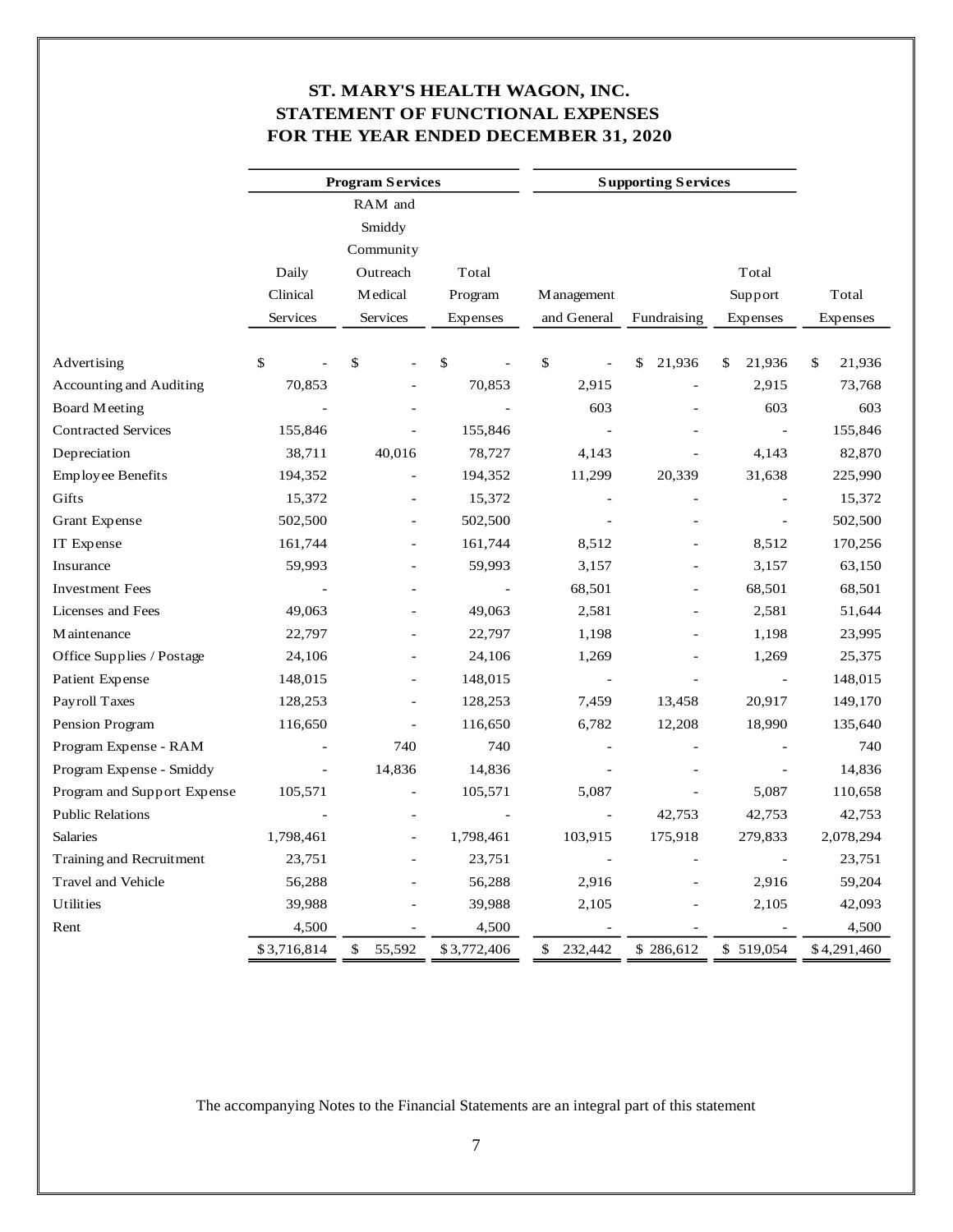# **ST. MARY'S HEALTH WAGON, INC. STATEMENT OF CASH FLOWS FOR THE YEAR ENDED DECEMBER 31, 2020**

#### **CASH FLOWS FROM OPERATING ACTIVITIES:**

| Change in Net Assets                                                                                                                                                                                                                             |                                                                     | \$<br>1,750,973 |
|--------------------------------------------------------------------------------------------------------------------------------------------------------------------------------------------------------------------------------------------------|---------------------------------------------------------------------|-----------------|
| ADJUS TMENTS TO RECONCILE NET INCOME TO NET CASH<br>PROVIDED BY OPERATING ACTIVITIES                                                                                                                                                             |                                                                     |                 |
| Depreciation                                                                                                                                                                                                                                     | \$<br>82,870                                                        |                 |
| Adjustments to Reconcile Changes in Net Assets<br>to Net Cash Used by Operating Activities                                                                                                                                                       |                                                                     |                 |
| Increase in Accounts Receivable<br>Increase in Accounts Payable<br>Decrease in Accrued Compensation<br>Increase in Accrued Payroll Liabilities<br>Increase in Credit Card Payable<br>Increase in Due from Others<br>Increase in Salaries Payable | (14,699)<br>38,830<br>(5,399)<br>726<br>635<br>(161, 489)<br>64,045 | 5,519           |
| NET CASH FLOW PROVIDED (USED) BY<br><b>OPERATING ACTIVITIES</b>                                                                                                                                                                                  |                                                                     | \$<br>1,756,492 |
| <b>CASH FLOW FROM INVESTING ACTIVITIES</b>                                                                                                                                                                                                       |                                                                     |                 |
| <b>Purchase of Fixed Assets</b>                                                                                                                                                                                                                  | \$<br>(1,449,401)                                                   |                 |
| <b>NET CASH FLOW PROVIDED (USED) BY</b><br><b>INVESTING ACTIVITIES</b>                                                                                                                                                                           |                                                                     | (1,449,401)     |
| <b>CASH FLOW FROM FINANCING ACTIVITIES</b>                                                                                                                                                                                                       |                                                                     |                 |
| Purchase from Payroll Protection Loan                                                                                                                                                                                                            | \$<br>313,200                                                       |                 |
| <b>NET CASH PROVIDED (USED) BY</b><br><b>FINANCING ACTIVITIES</b>                                                                                                                                                                                |                                                                     | 313,200         |
| NET INCREASE (DECREASE) IN CASH AND INVESTMENTS                                                                                                                                                                                                  |                                                                     | \$<br>620,291   |
| <b>BEGINNING BALANCE - JANUARY 1 **</b>                                                                                                                                                                                                          |                                                                     | 8,105,009       |
| <b>ENDING BALANCE - DECEMBER 31 **</b>                                                                                                                                                                                                           |                                                                     | \$<br>8,725,300 |

**\*\* (Includes Unrestricted and Permanently Restricted Balances)**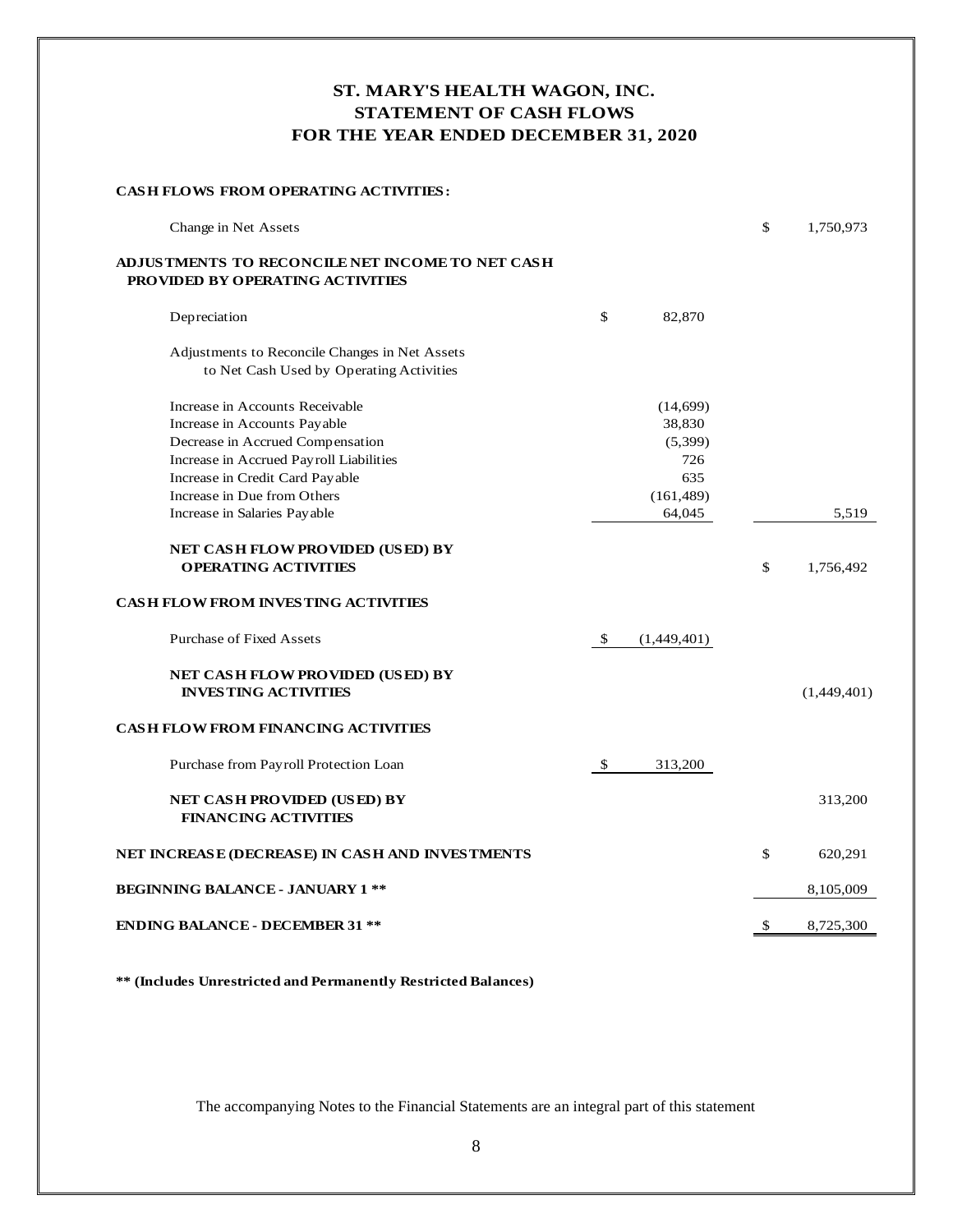#### **NOTE 1: SUMMARY OF SIGNIFICANT ACCOUNTING POLICIES**

#### **A. Reporting Entity**

St. Mary's Health Wagon, Inc. was formed as non-stock corporation to be tax exempt under 501 (c) (3) of the Internal Revenue Service Code in 2004. All accounts and notes presented in this audit report relate solely to St. Mary's Health Wagon, Inc.

#### **B. Mission**

The Health Wagon's mission is to provide compassionate, quality health care to the medically underserved people in the mountains of Appalachia. Our values are inclusiveness, community outreach, collaboration, spirituality, and empowerment. The Organization has two mobile health unit clinics, two stationary clinics and has remained a pioneer in the delivery of health care in the Central Appalachian region for almost four decades. The Organization provides Southwest Virginia and the surrounding region with compassionate, high quality health care services. They provide health care services to the uninsured and underinsured patients with high co-pays and deductibles in Lee, Scott, Dickenson, Buchanan and Russell Counties of Virginia. The Organization serves the most vulnerable in the population that does not have access to health care, creates a medical home for patients and gives access to health care services that they would otherwise do without. The Health Wagon is the only refuge that exists for many.

## **C. Purpose**

The purpose of the corporation is to oversee the delivery of primary health care to indigent people located in the remote locations of Lee, Scott, Dickenson, Wise, Russell, and Buchanan Counties in Southwest Virginia.

#### **D. Basis of Accounting**

The accompanying financial statements have been prepared on the accrual basis of accounting in conformity with generally accepted accounting principles of The United States of America. The accrual basis of accounting recognizes revenues in the accounting period in which revenues are earned regardless of when cash is received, and recognizes expenses in the accounting period in which expenses are incurred regardless of when cash is disbursed.

#### **E. Basis of Presentation**

The financial statements of the Organization have been prepared in the accrual basis in accordance with accounting principles generally accepted in the United States of America. The financial statements are presented in accordance with Financial Accounting Standards Board (FASB) Accounting Standards Codification (ASC) 958 dated August 2016, and the provisions of the American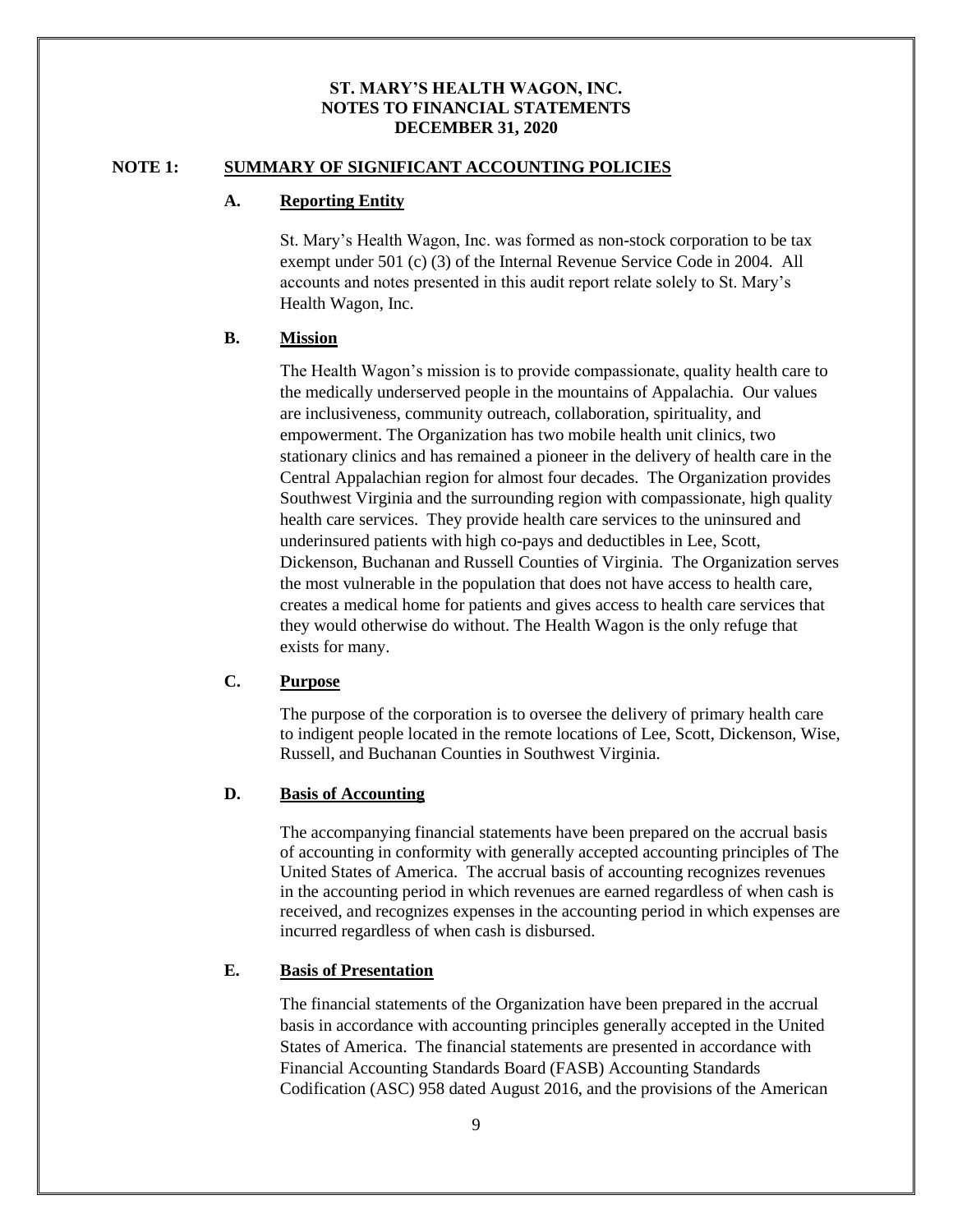#### **NOTE 1: SUMMARY OF SIGNIFICANT ACCOUNTING POLICIES (***continued***)**

Institute of Certified Public Accountants (AJCPA) "Audit and Accounting Guide for Not-for-Profit Organizations" (the "Guide"). (ASC) 958-205 was effective January 1, 2018.

Under provisions of the Guide, net assets and revenues, and gains and losses are classified based on the existence or absence of donor-imposed restrictions. Accordingly, the net assets of the Organization and changes therein are classified as follows:

Net Assets without Donor Restrictions : Net Assets that are not subject to donor-imposed restrictions and may be expended for any purpose in performing the primary objectives of the Organization. The Organization's board may designate assets without restrictions for specific operational purposes from time to time.

Net Assets with Donor Restrictions : Net Assets subject to stipulations imposed by donors, and grantors. Some donor restrictions are temporary in nature; those restrictions will be met by actions of the Non-Profit Organization or by the passage of time. Other donor restrictions are perpetual in nature, where by the donor has stipulated the funds be maintained in perpetuity.

#### **F. Contributions**

All contributions are considered to be available for unrestricted use unless specifically restricted by the donor. Amounts received that are designated for future periods or restricted by the donor for specific purposes are reported as donor restrictions that support that increases those net asset classes.

Contributions restricted for the acquisition of land, buildings, and equipment are reported as net assets without donor restriction upon acquisition of the net assets are placed in service.

## **G. Contributed Services**

During the year, the value of contributed services meeting the requirements for recognition in the financial statements was not overall material to the financial statements and has not been recorded. In addition, many individuals volunteer their time and perform a variety of tasks that assist the Organization in achieving its stated purpose.

#### **H. Cash and Cash Equivalents**

For purposes of the statement of cash flows, the Company considers all shortterm debt securities purchased with a maturity of three months or less to be cash equivalents.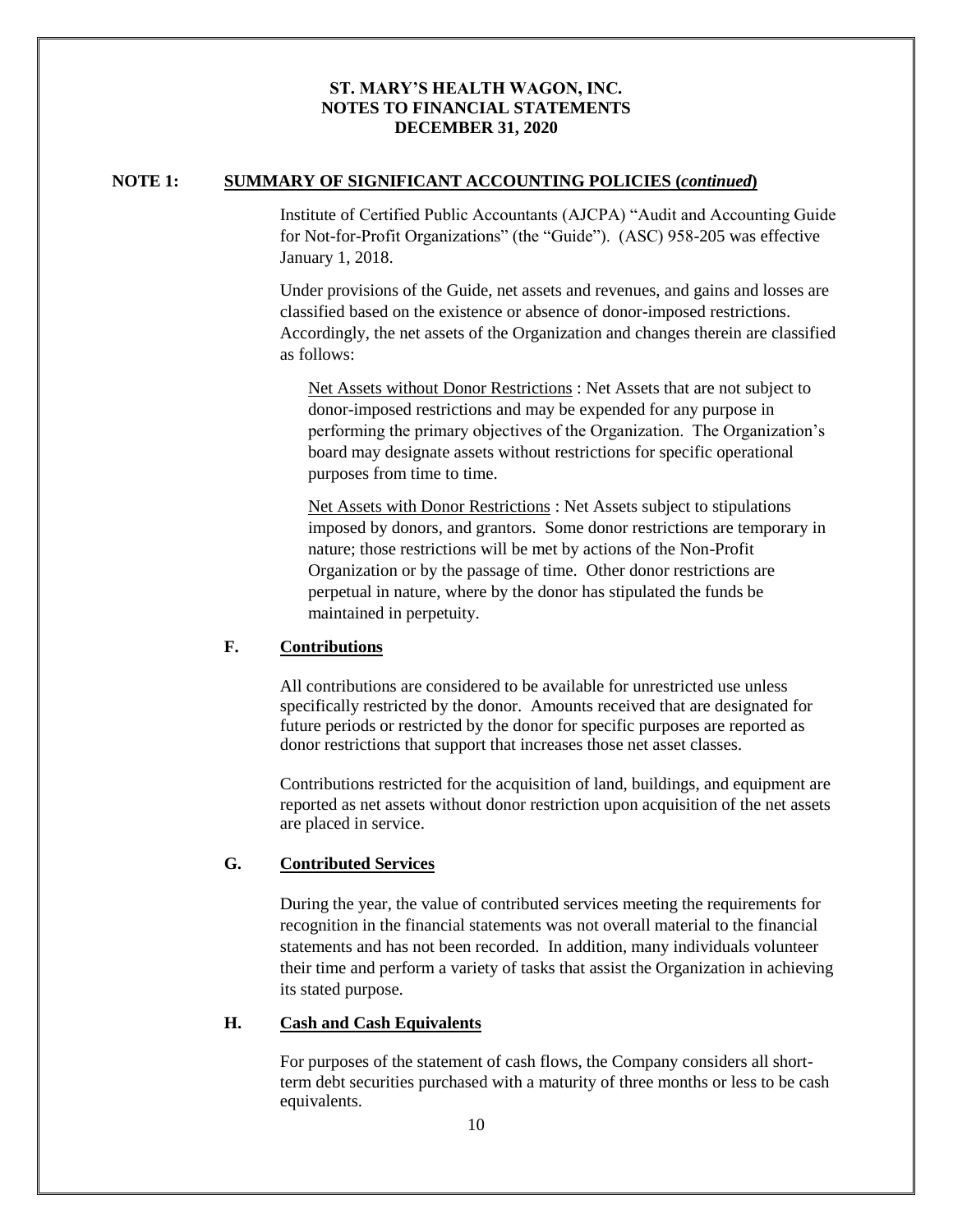#### **NOTE 1: SUMMARY OF SIGNIFICANT ACCOUNTING POLICIES (***continued***)**

#### **I. Accounts Receivable**

Accounts receivable are recorded at the amount of the company expects to collect on balances outstanding at year-end.

## **J. Depreciation**

Equipment and furniture and other assets are being depreciated over estimated useful lives, which range from five to seven years, using the straight-line method of depreciation Building are being depreciated over estimated useful life, which is 39 years, using the straight-line method of depreciation. Depreciation expense of \$82,870 has been applied for year ended December 31, 2020.

## **K. Income Taxes**

Income taxes are not provided for in the financial statements since the Agency is exempt from federal and state income taxes under Section 501 (c)(3) of the Internal Revenue Code and classified by the Internal Revenue Service as other than a private foundation.

## **L. Use of Estimates**

The preparation of financial statements in conformity with generally accepted accounting principles requires management to make estimates and assumptions that affect the reported amounts of assets and liabilities and disclosure of contingent assets and liabilities at the date of the financial statements and the reported amounts of revenues and expenses during the reported period. Actual results could differ from those estimates.

## **M. Advertising Cost**

Advertising cost is expensed when incurred. Advertising was \$21,936 for the year ended December 31, 2020.

#### **N. Adoption of FASB Accounting Standards Update 2016-14**

As of January 1, 2018, the company adopted the provisions of FASB Accounting Standards Update (ASU) 2016-14, *Presentation of Financial Statements of Notfor-Profit Entities*, because we believe the standard improves the usefulness and understandability of the Organization's financial statement reporting. Accordingly, the accompanying financial statements and related notes follow the net asset classification, presentation, and disclosure requirements prescribed by the ASU.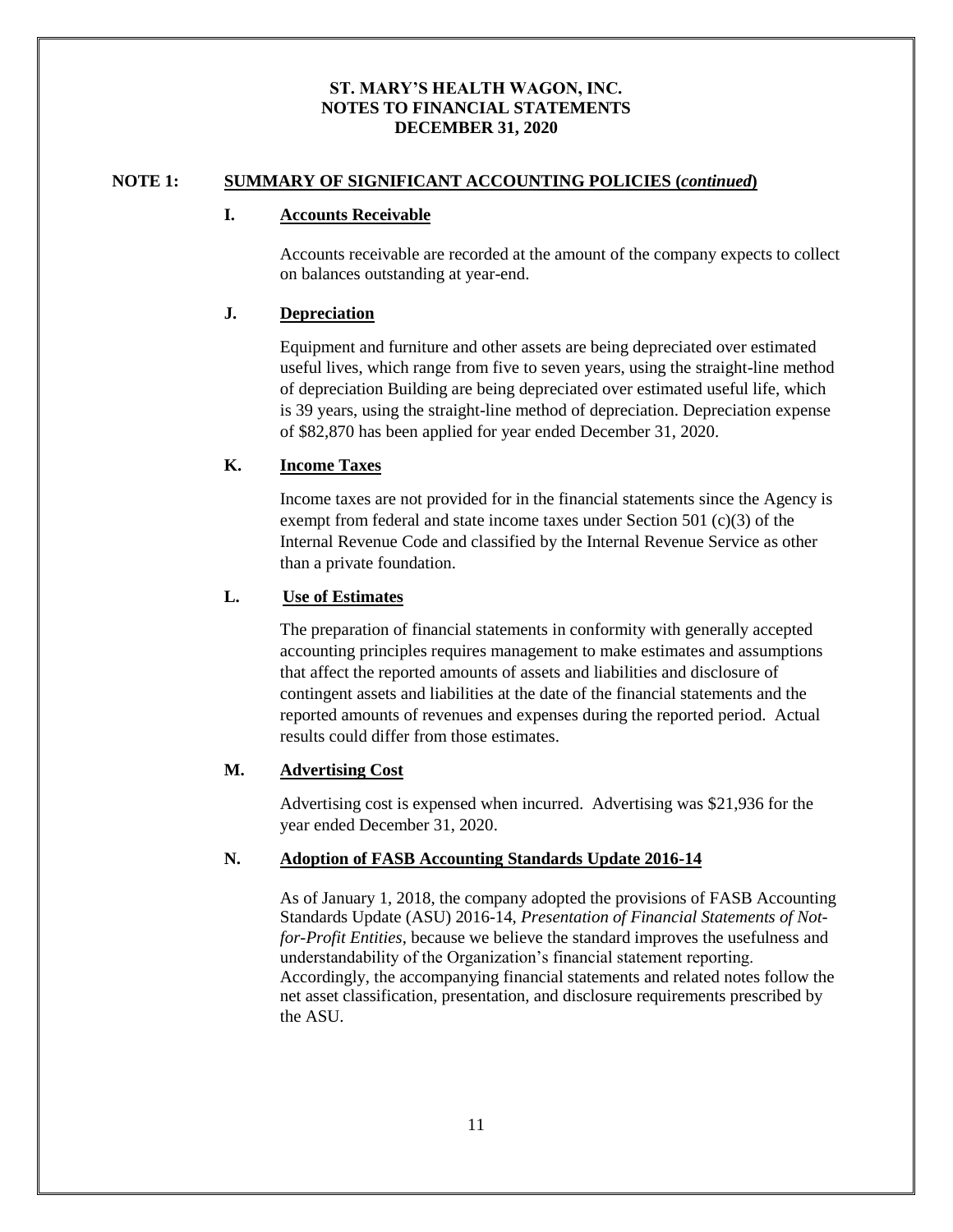#### **NOTE 1: SUMMARY OF SIGNIFICANT ACCOUNTING POLICIES (***continued***)**

## **O. Net Assets**

Net assets, revenues, gains, and losses are classified based on the existence or absence of donor-imposed restrictions. Accordingly, net assets and changes therein are classified and reported as follows:

*Net Assets Without Donor Restrictions –* Net assets for use in general operations and not subject to donor (or certain grantor) restrictions.

*Net Assets With Donor Restrictions* – Net assets subject to donor (or certain grantor) imposed restrictions. Some donor-imposed restrictions are temporary in nature, such as those that will be met by the passage of time or other events specified by the donor. Donor-imposed restrictions are released when a restriction expires, that is, when the stipulated time has elapsed, when the stipulated purpose for which source was restricted has been fulfilled, or both.

#### **P. Investments**

Net appreciation (depreciation) in the fair value of investments, which consists of the realized gains or losses and the unrealized appreciation (depreciation) on these investments, is presented in the statement of activities in accordance with donor restrictions as investment return. Investment return is presented net of investment fees. The average cost method is primarily used to determine the basis for computing realized gains or losses.

#### **Q. Measure of Operations**

The statement of activities reports all changes in net assets, including changes in net assets from operating and non-operating activities. Operating activities consist of those items attributable to Non-Profit Organization, Inc.'s ongoing activities. Non-operating activities are limited to resources that generate return from investments, endowment contributions, financing costs, and other activities considered to be of a more unusual or nonrecurring nature.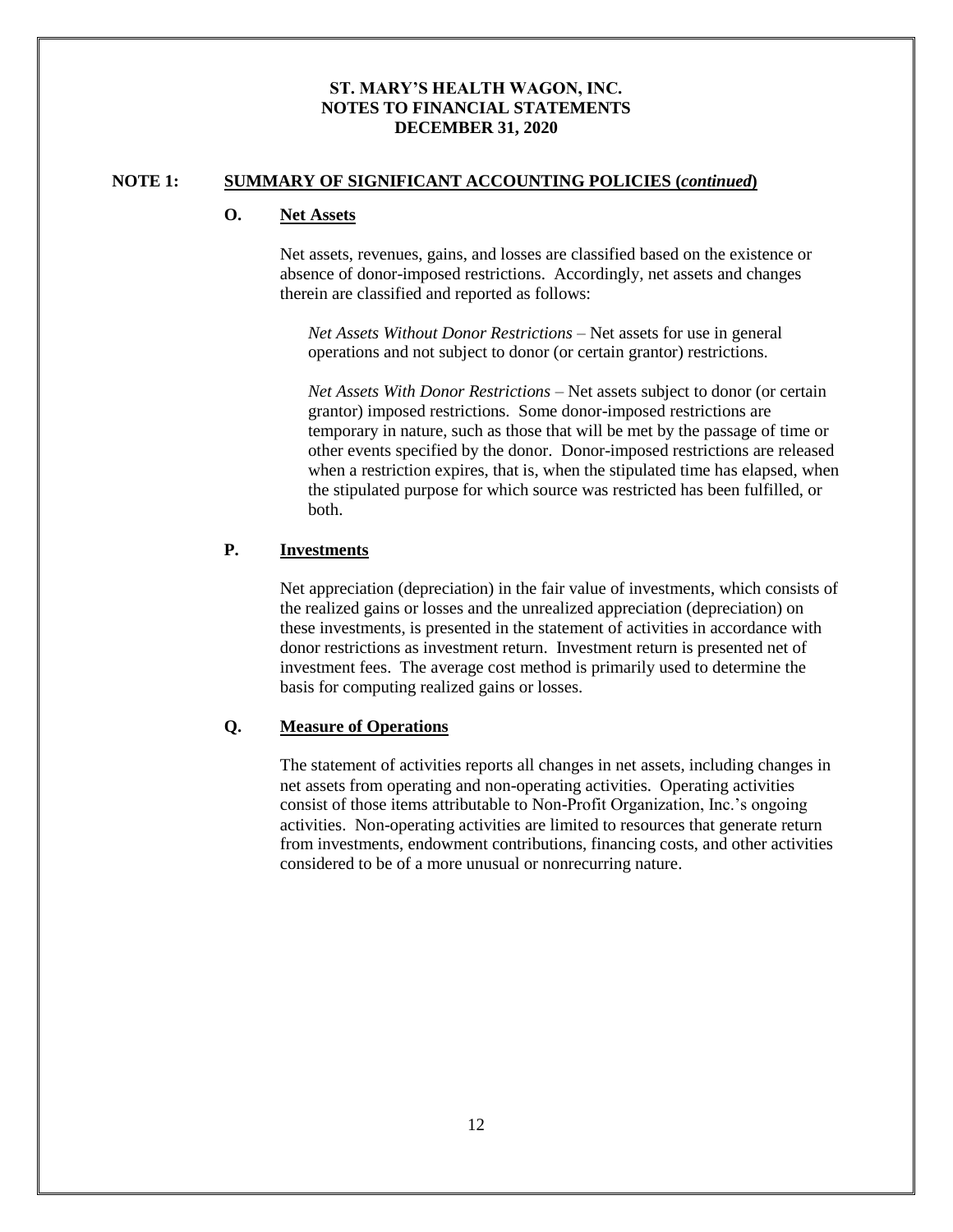# **NOTE 2: LIQUIDITY AND AVAILABILITY**

Financial assets available for general expenditures, that is, without donor or other restrictions limiting their use, within one year of the statement of financial position date, comprise the following:

| Total                     | Я | 8,950,473 |
|---------------------------|---|-----------|
| Investment - Ameriprise   |   | 6,125,508 |
| Grants Receivable         |   | 225,173   |
| Cash and Cash Equivalents | S | 2,599,792 |

The *Cash and Cash Equivalents* balance includes donor-restricted fund of \$680,890, expected to be spent in the normal course of operations during the fiscal year.

## **NOTE 3: CASH AND INVESTMENTS**

As of December 31, 2020, cash consisted of the following:

| Account                                 | <b>Financial Institution</b> |               | Amount    |
|-----------------------------------------|------------------------------|---------------|-----------|
| <b>Truist Savings</b>                   | Truist                       | \$            | 217,576   |
| Checking - Operating                    | Truist                       |               | 1,701,299 |
| Petty Cash                              |                              |               | 27        |
| <b>TOTAL WITHOUT DONOR RESTRICTIONS</b> |                              | $\mathcal{S}$ | 1,918,902 |
| ARC Account                             | Truist                       | \$            | 5         |
| Building Campaign                       | Truist                       |               | 398,209   |
| RAM Checking - Lee County               | Truist                       |               | 21,124    |
| RAM Checking - Smyth County             | Truist                       |               | 571       |
| Moving Mountains Medical                | Truist                       |               | 97,021    |
| Smiddy Bank Account                     | Truist                       |               | 39,960    |
| Sullivan Endowment                      | Truist                       |               | 124,000   |
| <b>TOTAL WITH DONOR RESTRICTIONS</b>    |                              | \$            | 680,890   |
| <b>TOTAL CASH</b>                       |                              | \$            | 2,599,792 |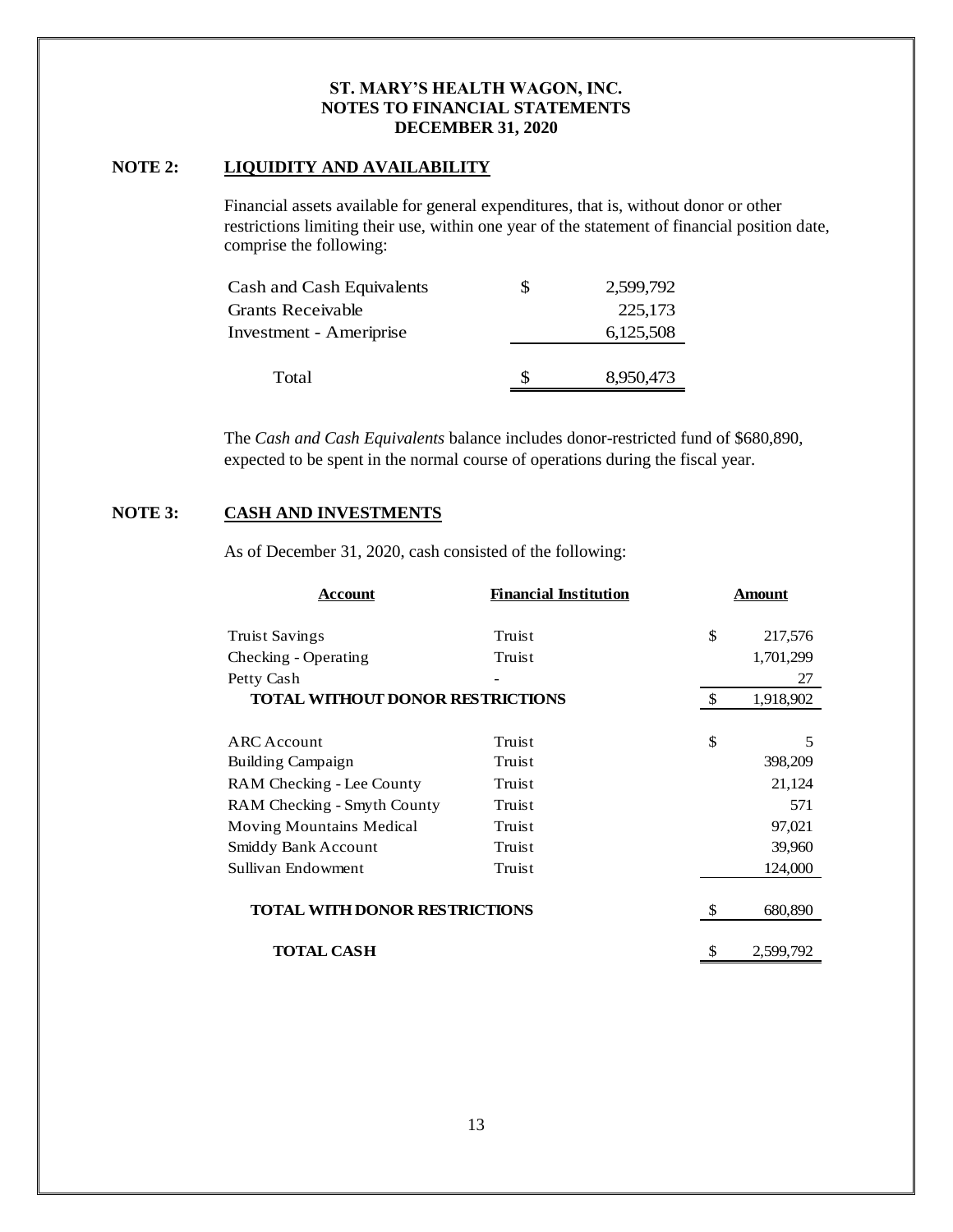#### **NOTE 3: CASH AND INVESTMENTS (***continued***)**

#### **INVESTMENTS**

The Organization has invested in various marketable equity securities. All of the investments are accounted for using fair value accounting in accordance with SFAS Nos. 124 (ASC 958) and 157 (ASC 820). All securities were valued based on quoted market prices on the New York Stock Exchange as of December 31, 2020.

|                                       | Input   |    | <b>Unrealized</b>        |   |                   |
|---------------------------------------|---------|----|--------------------------|---|-------------------|
| <b>Description</b>                    | Level   |    | Gains and (Losses)       |   | <b>Fair Value</b> |
|                                       |         |    |                          |   |                   |
| Ameriprise Brokerage Account          | Level 1 | S  | 22,457                   | S | 629,660           |
| Strategic Portfolio Service Advantage | Level 1 | S  | 493.803                  | S | 5,415,873         |
| Cash Reserve Certificate              | Level 1 | S. | $\overline{\phantom{a}}$ |   | 79.975            |
|                                       |         | \$ | 516,260                  | S | 6,125,508         |

#### **NOTE 4: EQUIPMENT**

Fixed assets held by the Agency consist of the following:

| <u>Description</u>                                          | <b>Amount</b>                 |
|-------------------------------------------------------------|-------------------------------|
| <b>Building</b>                                             | \$<br>1,714,984               |
| Furniture & Equipment                                       | 102,587                       |
| Improvements                                                | 165,214                       |
| Land                                                        | 93,000                        |
| Mobile Unit                                                 | 522,938                       |
| Office Equipment                                            | 235,793                       |
| Vehicles                                                    | 99,080                        |
| <b>TOTAL FIXED ASSETS</b><br>Less: Accumulated Depreciation | \$<br>2,933,596<br>(513, 531) |
|                                                             |                               |
| TOTAL FIXED ASSETS NET OF                                   |                               |
| <b>ACCUMULATED DEPRECIATION</b>                             | \$<br>2,420,065               |

#### **NOTE 5: CONCENTRATIONS OF CREDIT RISK** (*Cash balances at a single financial institution)*

The Company maintains its cash balances at Truist Bank located in Wise, Virginia. The balances are insured by the Federal Deposit Insurance Corporation up to \$250,000. At December 31, 2020, the Company's uninsured cash balances total \$2,434,188 as reported on the bank statements. The cash balance reported on the balance sheet, \$2,599,792.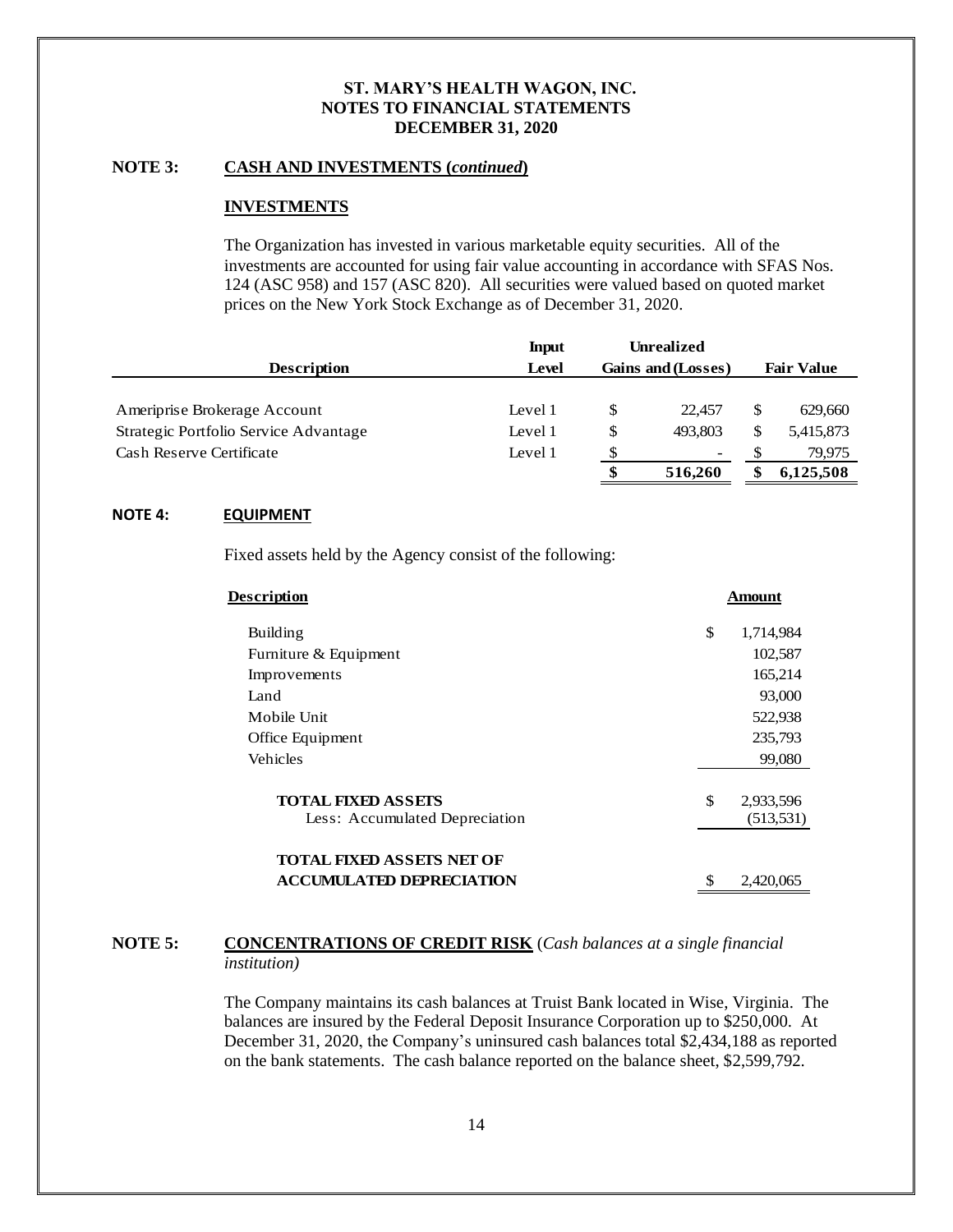#### **NOTE 5: CONCENTRATIONS OF CREDIT RISK (***continued***)**

The Company maintains investments at Ameriprise Financial in the amount of \$6.125.508 as of December 31, 2020. Investments within a brokerage are not FDIC insured.

Ameriprise Financial is able to execute and clear all brokerage transactions and maintain client accounts. Ameriprise Financial is registered with the Securities and Exchange Commission ("SEC") as broker-dealer and investment advisor. Accordingly, they must adhere to strict regulatory standards concerning the safekeeping and segregation of client assets and the preservation of capital reserves.

Ameriprise Financial is a member of the Securities Investor Protection Corporation ("SIPC"). SIPC is a nonprofit organization of US broker-dealers created in 1970 by Congress. It is funded by assessments collected from its member securities brokerdealers. SIPC can draw from its reserve fund to protect each client up to \$500,000, of which up to \$250,000 may be for cash-free credit balances.

For cash held in an American brokerage account, they offer an FDIC-insured money market "sweep" account program called the Ameriprise Insured Money Market Account (AIMMA). With AIMMA, Ameriprise transfers cash balances into the insured sweep program, which places deposits in multiple banks, each of which is FDIC-insured. Through AIMMA they can protect up to \$2.5 million in cash in your accounts.

SIPC and excess of SIPC protection do not insure against losses due to market fluctuations. SIPC and excess of SIPC protection apply to net claims for the value of most securities and cash in the exclusive possession or control of Ameriprise Financial, including certain mutual funds, annuities, life insurance and limited partnerships, which may be redeemed directly from the issuer, carrier or their agents, are generally not covered by SIPC or excess of SIPC coverage.

#### **NOTE 6: NET ASSETS WITH DONOR RESTRICTIONS**

Net Assets with donor restrictions are restricted for the following purposes at December 31, 2020:

| Account            | 2020          |  |  |
|--------------------|---------------|--|--|
|                    |               |  |  |
| ARC                | \$<br>5       |  |  |
| Capital Campaign   | 398,209       |  |  |
| <b>RAM</b> Program | 118,716       |  |  |
| Smiddy Program     | 39,960        |  |  |
| Sullivan Endowment | 124,000       |  |  |
|                    |               |  |  |
| Total              | \$<br>680,890 |  |  |
|                    |               |  |  |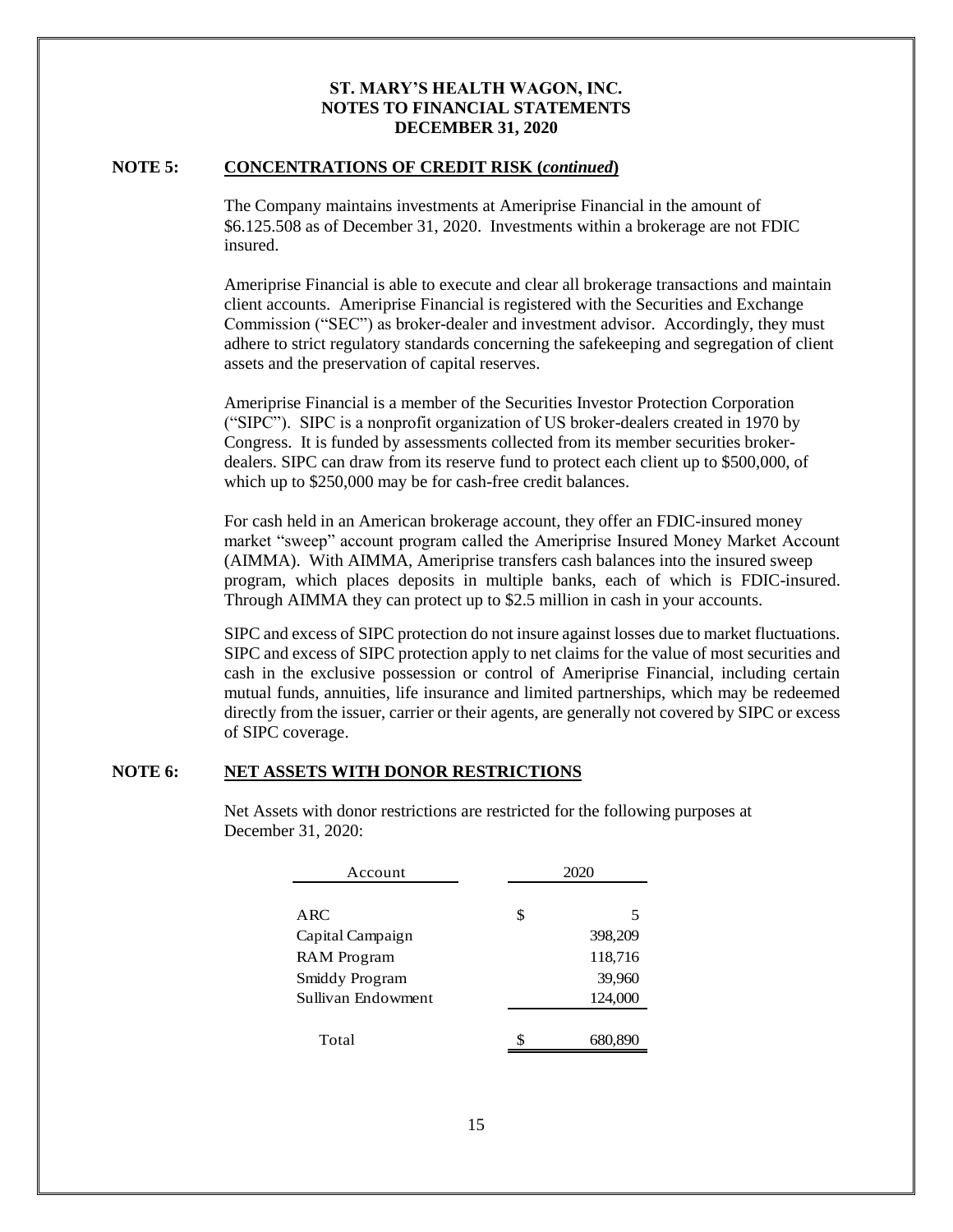#### **NOTE 6: NET ASSETS WITH DONOR RESTRICTIONS** *(continued)*

Net Assets from restrictions by incurring expenses and capital expenditures satisfying the restricted purposed totaled \$2,015,882 for the year ended December 31, 2020.

#### **NOTE 7: SUPPLEMENTAL DISCLOSURES OF CASH FLOW INFORMATION**

#### **Non-Cash Investments**

The Company has -0- in financing activities related to the purchase of equipment.

The Company considers all short-term investments with an original maturity of three months or less to be cash equivalents.

#### **NOTE 8: ANNUAL LEAVE**

Employees will earn annual leave based on their employment status and consecutive years in a leave eligible status. This time will be accrued per pay period while the employee remains in an eligible status.

#### Full-Time

| <5 years of service:            | 80 hours (3.077 hours accrued each pay period up to a<br>maximum of 120 hours)  |
|---------------------------------|---------------------------------------------------------------------------------|
| 5-9 years of service:           | 120 hours (4.606 hours accrued each pay period up to a<br>maximum of 180 hours) |
| $10 + \text{years}$ of service: | 160 hours (6.154 hours accrued each pay period up to a<br>maximum of 240 hours) |
| Part-Time                       |                                                                                 |
| <5 years of service:            | 40 hours (1.539 hours accrued each pay period up to a<br>maximum of 120 hours)  |
| 5-9 years of service:           | 60 hours (2.308 hours accrued each pay period up to a<br>maximum of 180 hours)  |
| $10 + \text{years}$ of service: | 80 hours (3.077 hours accrued each pay period up to a<br>maximum of 240 hours)  |

Vacation accruals are computed from the beginning date of employment. Employees may only accumulate one and one-half times their annual vacation amount and any amount over that will not accrue and be forfeited. Pay in lieu of vacation is not allowed, except by special periodic programs. Transfer of accrued time from one employee to another is not allowed.